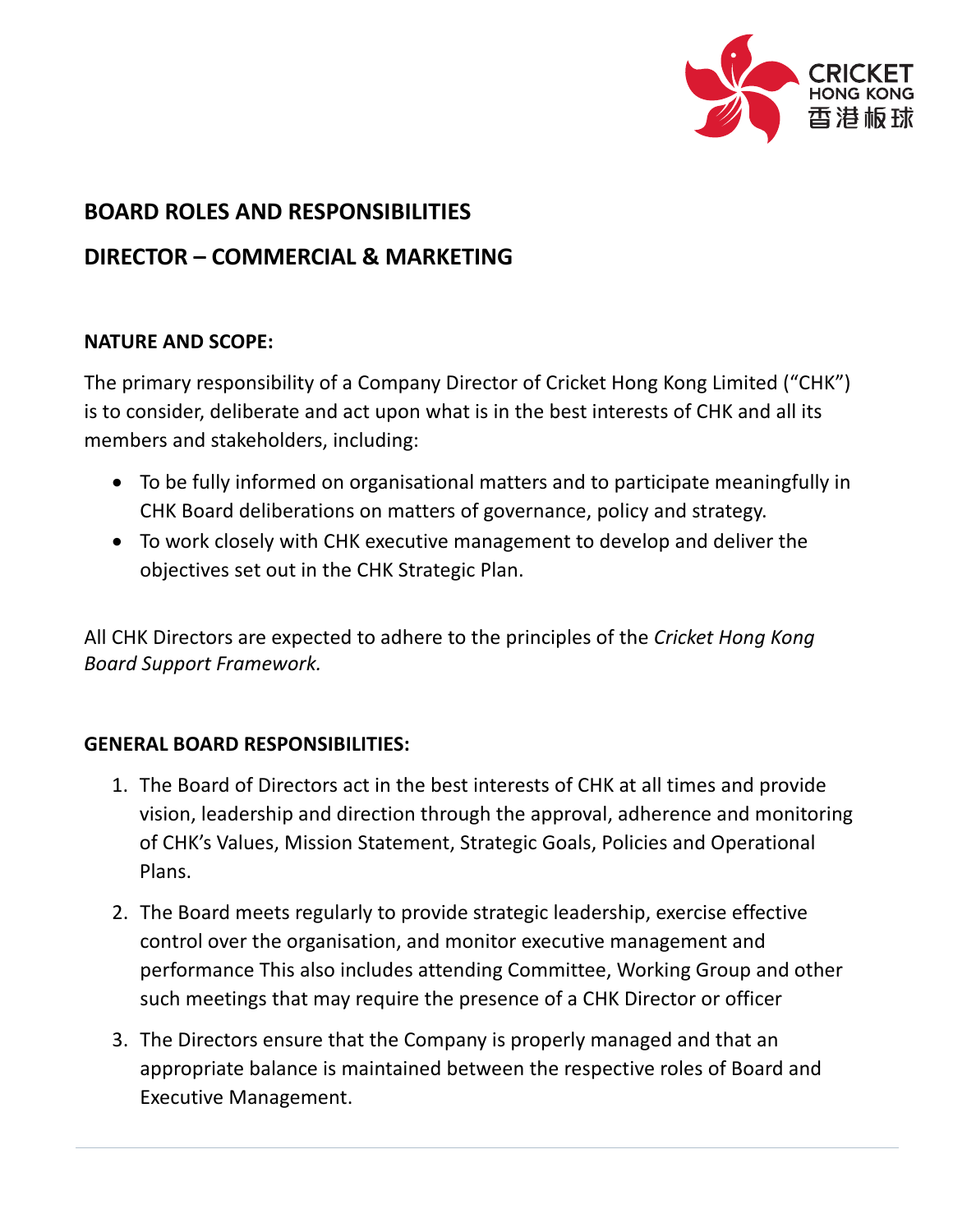- 4. The Board defines and promotes the CHK's role in the community by consulting all its stakeholders and informing these stakeholders and public in an open, transparent and accountable manner. In all interactions with the public, media, partners, sponsors and stakeholders, Directors represent the position and views of the Board, even if they differ from the Director's personal position or views.
- 5. It is the responsibility of all the Directors of CHK to:
	- a. Act in the utmost good faith,
	- b. Act in the best interests of CHK,
	- c. Act with the care, diligence and skill required of a company director.

#### **SPECIFIC DUTIES:**

*In line with the CHK Strategic Plan ensure implementation of the following objectives:*

The **Director – Commercial & Marketing** is responsible for contributing to the strategic objectives of CHK and overseeing all commercial and marketing matters of the CHK and its associated activities.

These include but are not limited to:

- Working with CHK Executive Management, identify potential new sources of income and funding opportunities for CHK, and develop a robust sponsorship programme for cricket including the National Squads, T20 Blitz, Sixes and similar international events.
- Develop the Cricket Hong Kong brand to be comparable with the T20 Blitz and Sixes brand to meet the strategic objectives of development across all areas of the game and the community. Identify the audiences that are key to the future growth of the game, and direct marketing activities appropriately.
- Develop a strategy for wider exposure of cricket in Hong Kong through full exploitation of appropriate media.
- Recommend improved communication systems and ensure that their effectiveness is in-line with the investment
- Guide and assist Executive Management with the development of the T20 Blitz, Sixes and CHK websites, ensuring that they provide the consumer with up-to-date and informative content in a user-friendly format. This will include the development of enewsletters, and the investigation of alternative digital marketing initiatives.